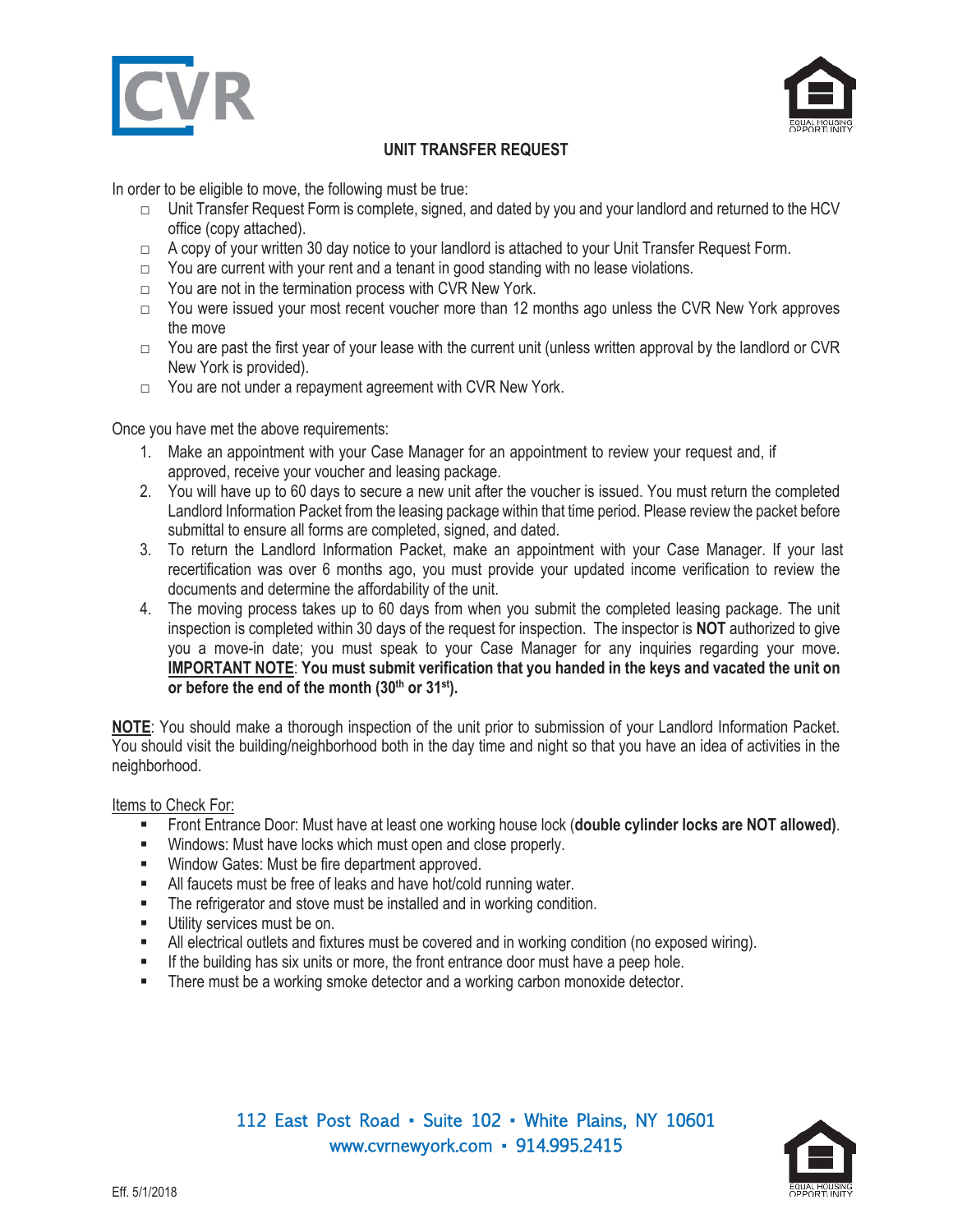



#### **UNIT TRANSFER REQUEST**

| <b>Head of Household Name</b> |       | Log# |  |
|-------------------------------|-------|------|--|
| <b>Current Address</b>        |       |      |  |
| Phone                         | Email |      |  |
| <b>Reason for Move</b>        |       |      |  |

## **NOTICE TO VACATE**

**The tenant listed above hereby gives notice to vacate the residence located at the address above. The landlord listed below agrees that the lease agreement will be terminated on the following date.** 

| <b>Move-Out Date</b>                                                                            |  |
|-------------------------------------------------------------------------------------------------|--|
| (Must be the last day of a month and form must be received at least 60 days prior to this date) |  |
|                                                                                                 |  |

# **TENANT CERTIFICATION**

- 1. I certify that I am current with my portion of the rent and have no outstanding lease violations.
- 2. I will return all keys to the Landlord/Management and all of my personal belongings and furniture will be out of the unit by the date listed above.
- 3. I understand that should I need to continue to occupy the current unit after the above date, I must obtain written authorization from the landlord and submit to CVR New York prior to the move out date listed above.
- 4. I understand that my request may be delayed if CVR New York receives written notice from my Landlord of any unresolved lease violations.
- 5. I understand that, if I am issued a voucher, in order to request and extension to the voucher I must submit a completed unit search report to show that I have made a good faith effort searching for a unit.

| <b>Head of Household Signature</b> |  |
|------------------------------------|--|
|                                    |  |

**Please keep in mind that if there are lease violations during the move process, it could delay the move. In addition, if you vacate the unit without notice or have lease violations, you may be terminated from the Housing Choice Voucher program.** 

## **LANDLORD CERTIFICATION**

I, the Landlord, certify that the above tenant is up to date with his/her share of the rent and is in good standing with no lease violations. I understand that CVR New York will not be responsible for any rent portion after the move-out date stated above. I understand that CVR New York is not a party to my lease and cannot assist with collections of outstanding debts.

| <b>Landlord Name</b> | Phone       |  |
|----------------------|-------------|--|
| Signature            | <b>Date</b> |  |